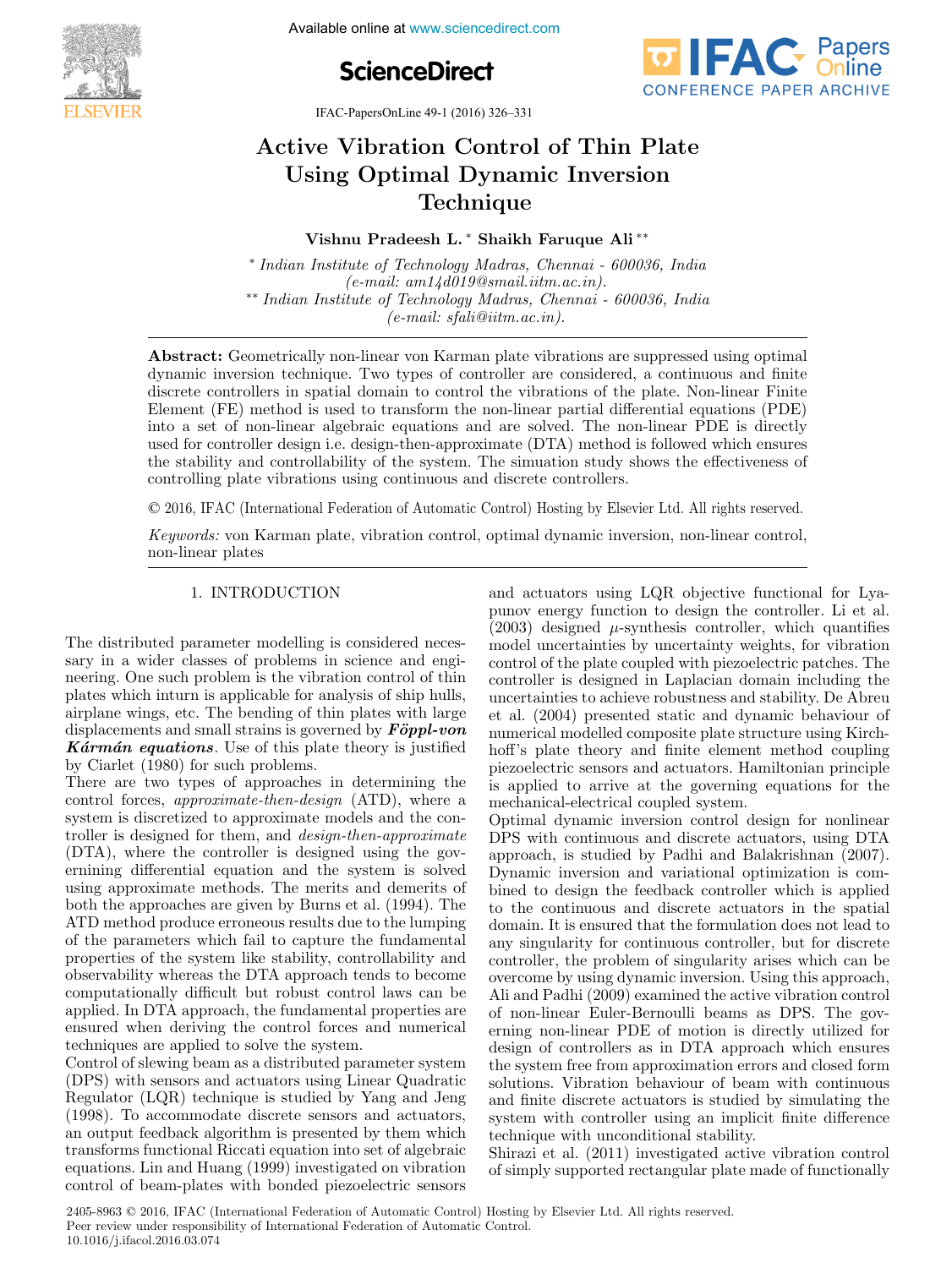graded material (FGM) using fuzzy logic controllers and compared the results with that of the system controlled by proportional-integral-derivative (PID) controller. Patches of piezoelectric sensors and actuators are modelled with the plate which is derived from classical plate theory, whose natural frequencies are derived from double Fourier series. Bratland et al. (2014) expanded modal analysis of active flexible multibody system with collocated sensors and actuators in FE environment, developed by Bratland et al. (2011) , for non-collocated sensors and actuators, damping and steady-state error elimination. They solved the multiple degrees of freedom (DOF) FE model using multiple-input multiple-output (MIMO) PID feedback controllers. Active vibration control of clamped circular plates, developed from classical plate theory, equipped with piezoelectric patches excited by plane sound wave is presented by Khorshidi et al. (2015). The transverse displacement of the circular plate is controlled using LQR and fuzzy logic controller (FLC) feedback control design techniques. Here also closed form solution is obtained for the controller which reduces approximation error and provides more stability.

# 2. NON-LINEAR PLATE MODEL

The geometric non-linearity of the thin plates under large deformations are described as in Park et al. (2009) by a set of non-linear partial differential equations named  $F\ddot{o}ppl$ -von Kármán equations. The equations are of the following form:

$$
D\Delta^2 w - h[w, F(w)] = P
$$
  

$$
\Delta^2 F(w) = -\frac{E}{2}[w, w]
$$
 (1)

where w denotes the transverse displacement of the plate,  $\Delta$  is the Laplace operator, the flexural rigidity  $D =$  $\frac{Eh^3}{12(1-\nu^2)}$ , h is depth, E is modulus of elasticity,  $\nu$  represents Poisson's ratio.

The von Kármán bracket  $[w, \phi]$  is given by

$$
[w, \phi] \equiv w_{xx}\phi_{yy} + w_{yy}\phi_{xx} - 2w_{xy}\phi_{xy}
$$
 (2)

The essential boundary conditions for simply supported plate vibration are given in the equation 3

$$
w(0, y, t) = 0; w(x, 0, t) = 0;
$$
  
\n
$$
w(a, u, t) = 0; w(x, b, t) = 0;
$$
\n(3)

$$
\omega(\omega, y, v) = 0, \omega(\omega, v, v) = 0,
$$

where  $a$  and  $b$  are the size of plate in  $x$  and  $y$  directions.

## 3. SYSTEM DYNAMICS

The system dynamics of the geometrically non-linear thin plate can be represented by

$$
\ddot{w} + \frac{c}{m}\dot{w} + \frac{D}{m}\Delta^2 w - \frac{h}{m}[w, F(w)] = u(x, y, t) \tag{4}
$$

where  $u$  is the control variable to achieve the target displacement profile using continuous actuator.

For set of discrete actuators controlling plate, the control variable can be taken as

$$
u(x, y, t) = \frac{1}{m} \sum_{n=1}^{N} \bar{u}_n S(x, y, x_n, y_n, s_{xn}, s_{yn})
$$
(5)

 $S(x, y, x_n, y_n, s_{xn}, s_{yn})$  is a step function defined in the equation 6, which denotes the position of the discrete actuators with sizes  $(s_{xn}, s_{yn})$  at  $(x_n, y_n)$ .

$$
S := \begin{cases} 1, & \forall (x_n - \frac{s_{xn}}{2}) \le x \le (x_n + \frac{s_{xn}}{2}) \\ & \& (y_n - \frac{s_{yn}}{2}) \le y \le (y_n + \frac{s_{yn}}{2}) \\ 0, & \text{otherwise} \end{cases} \tag{6}
$$

It is assumed that in the discrete controller design, the actuators are not placed near the boundaries and do not overlap with other actuators,  $u_n$  is having a constant magnitude within the interval and 0 outside, which is forced by the step function  $S(x, y, x_n, y_n, s_{xn}, s_{yn})$ .

# 4. DESIGN OF CONTROLLER

A control force can be applied through the actuators to the system to attenuate the vibrations of the plate i.e.  $w(x, y, t) \rightarrow 0$  and  $\dot{w}(x, y, t) \rightarrow 0$  as  $t \rightarrow \infty$ . An output function, described by Ali and Padhi (2009), is extended to two dimensions  $Z(t)$  and defined as in equation 7 which ensures  $w(x, y, t) \rightarrow 0$  and  $\dot{w}(x, y, t) \rightarrow 0$  throughout the domain of interest as  $Z(t) \to 0$ .

$$
Z(t) = \frac{1}{2} \int_0^b \int_0^a \left( \left[ w \ \dot{w} \right] \Phi \begin{bmatrix} w \\ \dot{w} \end{bmatrix} \right) dx dy \tag{7}
$$

with a weighing matrix  $\Phi = \begin{bmatrix} \phi_{11} & \phi_{12} \\ \phi_{12} & \phi_{22} \end{bmatrix}$  which is a positive

definite matrix of designer specific coefficients since this ensures the convergence of w and  $\dot{w}$  when  $Z(t) \rightarrow 0$ . A stable error dynamics can be set for the Z function to achieve the target displacement. A simple decay phenomenon will satisfy the objective of the controller as in equation 8.

$$
\dot{Z(t)} + \lambda Z = 0 \tag{8}
$$

where  $\lambda > 0$  is a gain generally taken as  $1/\tau$ ,  $\tau$  being the 'time constant'for the decay system.

## 4.1 Continuous controller

Substituting equation 7 and 4 in 8, the simplified form obtained is

$$
\int_0^b \int_0^a \left( \frac{1}{m} (\phi_{12} w + \phi_{22} w) u \right) dx dy - \gamma = 0 \qquad (9)
$$

where,

$$
\gamma = \int_0^b \int_0^a \left[ (\phi_{11} w \dot{w} + \phi_{12} \dot{w}^2) - (\phi_{12} w + \phi_{22} \dot{w}) \right] (10)
$$

$$
\times \left( \frac{c}{m} \dot{w} + \frac{D}{m} \Delta^2 w - \frac{h}{m} [w, F(w)] \right)
$$

$$
+ \frac{\lambda}{2} \left( [w \dot{w}] \Phi \begin{bmatrix} w \\ \dot{w} \end{bmatrix} \right) \right] dx dy
$$

It is now necessary to obtain the optimal solution for the control forces subjected to the constraint given by the equation 9. So, a cost function is introduced to optimize the control parameter  $u$  with the constraints using Lagrangian multiplier method as

$$
J = \frac{1}{2} \int_0^b \int_0^a ru^2 dx dy
$$
  
+ 
$$
\Lambda \left[ \int_0^b \int_0^a \left( \frac{1}{m} (\phi_{12}w + \phi_{22}w) \right) dx dy - \gamma \right]
$$
 (11)

where  $\Lambda$  is the Lagrangian multiplier used to convert the constrained optimization into free optimization problem. r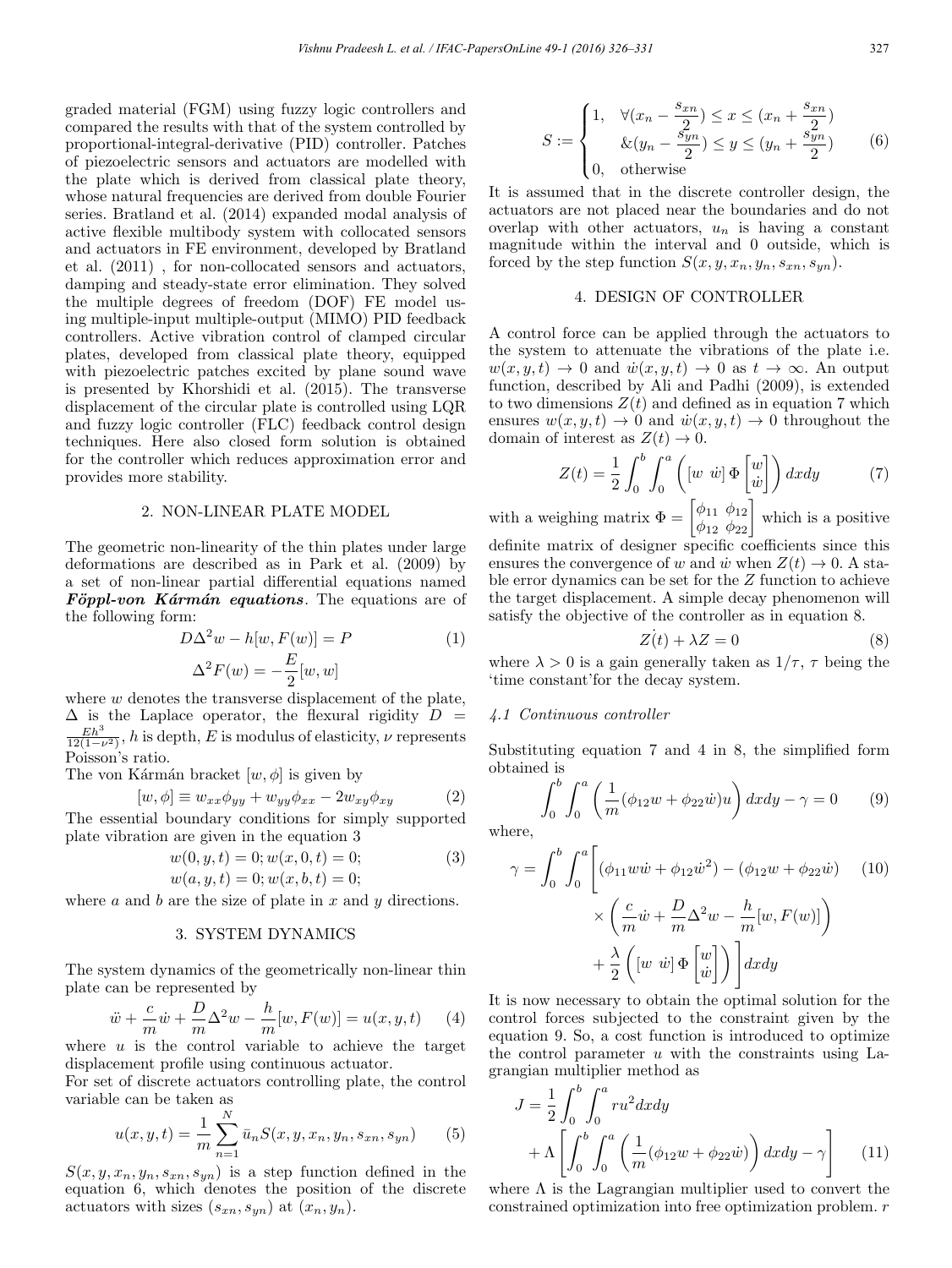is the relative importance factor for controller at different locations. For optimal solution, the necessary condition is

$$
\nabla_{u,\Lambda}J=0\tag{12}
$$

Derivative of J with respect to u and  $\Lambda$  leads to the following equations

$$
ru + \frac{\Lambda}{m}(\phi_{12}w + \phi_{22}w) = 0
$$
 (13)

$$
\int_0^b \int_0^a \left( \frac{1}{m} (\phi_{12}w + \phi_{22}w)u \right) dx dy - \gamma = 0
$$

Solving for  $u$  and  $\Lambda$  from the equations 13 and considering equal relative importance for all locations, gives,

$$
u = \frac{m\gamma(\phi_{12}w + \phi_{22}\dot{w})}{\int_0^b \int_0^a (\phi_{12}w + \phi_{22}\dot{w})^2 dxdy}
$$
(14)

# 4.2 Proof of convergence of continuous controller

At any point  $x_0, y_0 \in \Omega$ , the control solution for continuous controller can be written as

$$
u = \frac{m\gamma(x_0, y_0)(\phi_{12}w(x_0, y_0) + \phi_{22}\dot{w}(x_0, y_0))}{\left[\int_0^b \int_0^a (\phi_{12}w + \phi_{22}\dot{w})^2 dx dy\right]_{(x_0, y_0)}}
$$
(15)

For analysing the solution when  $w = 0$  and  $\dot{w} = 0$  $\forall x_0, y_0 \in \Omega$ , without loss of generality, it can be analysed in the limit when  $w \to 0$  and  $\dot{w} \to 0$  for  $x_0, y_0 \in [x_0 \epsilon/2$ ,  $x_0 + \epsilon/2$ ,  $y_0 - \epsilon/2$ ,  $y_0 + \epsilon/2 \in \Omega$ ,  $\epsilon \to 0$ , and  $w = 0$  and  $\dot{w}=0$ , everywhere else. The control solution for the small limited area can be defined as

$$
\bar{u}(x_0, y_0, t) = \frac{-m(\phi_{12}w(x_0, y_0) + \phi_{22}\dot{w}(x_0, y_0))}{\left[\int_{y_0 - \epsilon/2}^{y_0 + \epsilon/2} \int_{x_0 - \epsilon/2}^{x_0 + \epsilon/2} (f)^2 dx dy\right]}
$$
\n
$$
\times \left[ \int_{y_0 - \epsilon/2}^{y_0 + \epsilon/2} \int_{x_0 - \epsilon/2}^{x_0 + \epsilon/2} \left\{ (\phi_{11}w\dot{w} + \phi_{12}\dot{w}^2) - (\phi_{12}w + \phi_{22}\dot{w}) \right. \right.
$$
\n
$$
\times \left( \frac{c}{m}\dot{w} + G(w) \right) + \frac{\lambda}{2} \left( [w\dot{w}] \Phi \begin{bmatrix} w \\ \dot{w} \end{bmatrix} \right) \right\} dx dy \right]
$$
\n(16)

where f is the integrand of the denominator function  $(\phi_{12}w + \phi_{22}w).$ 

$$
\bar{u}(x_0, y_0, t) = \frac{-m \times \epsilon^2 \times (\phi_{12}w(x_0, y_0) + \phi_{22}\dot{w}(x_0, y_0))}{f(x_0, y_0)^2 \times \epsilon^2}
$$
\n
$$
\times \left[ \left\{ (\phi_{11}w(x_0, y_0)\dot{w}(x_0, y_0) + \phi_{12}\dot{w}(x_0, y_0)^2) - (\phi_{12}w(x_0, y_0) + \phi_{22}\dot{w}(x_0, y_0)) \times \left( \frac{c}{m}\dot{w}(x_0, y_0) + G(w(x_0, y_0)) \right) \right\}
$$
\n
$$
+ \frac{\lambda}{2} \left( \left[ w(x_0, y_0)\dot{w}(x_0, y_0) \right] \Phi \left[ \frac{w(x_0, y_0)}{\dot{w}(x_0, y_0)} \right] \right) \right]
$$
\n
$$
\Gamma
$$

Expanding the above equation, we get

$$
\bar{u}(x_0, y_0, t) = m \left[ \frac{\phi_{11} w(x_0, y_0) \dot{w}(x_0, y_0) + \phi_{12} \dot{w}^2(x_0, y_0)}{\phi_{12} w + \phi_{22} \dot{w}} + \frac{\lambda}{2} \frac{\phi_{11} w(x_0, y_0)^2 + 2\phi_{12} \dot{w}(x_0, y_0) + \phi_{22} \dot{w}^2(x_0, y_0)}{\phi_{12} w + \phi_{22} \dot{w}} - \left( \frac{c}{m} \dot{w}(x_0, y_0) + G(w(x_0, y_0)) \right) \right]
$$
(18)

The third term  $\left(\frac{c}{m}\dot{w}(x_0,y_0) + G(w(x_0,y_0))\right) \to 0$  as  $w \to$ 0 and  $\dot{w} \to 0$ . Disgarding the third term, the remaining solution is a function of only two variables  $w$  and  $\dot{w}$ . The system states are zero everywhere other than the interval  $x, y \in [x_0 - \epsilon/2, x_0 + \epsilon/2, y_0 - \epsilon/2, y_0 + \epsilon/2]$ . The system states are small in this region. Hence, a linear behaviour is assumed in the region, i.e.  $\dot{w}(x_0, y_0) = aw(x_0, y_0)$ , where a is a constant. Substituting this in the equation 19, we obtain

$$
\bar{u}(x_0, y_0, t) = \lim_{w(x_0, y_0) \to 0} m \frac{(\phi_{11}a + \phi_{12}a^2)w^2(x_0, y_0)}{(\phi_{12} + \phi_{22}a)w(x_0, y_0)} \n+ \frac{m\lambda}{2} \frac{(\phi_{11} + 2\phi_{12}a + \phi_{22}a^2)w^2(x_0, y_0)}{(\phi_{12} + \phi_{22}a)w(x_0, y_0)} \tag{19} = 0
$$

Hence,  $u(x, y, t) \rightarrow 0$  as  $w \rightarrow 0$  and  $\dot{w} \rightarrow 0$ ,  $\forall x_0, y_0 \in [x_0 \epsilon/2$ ,  $x_0+\epsilon/2$ ,  $y_0-\epsilon/2$ ,  $y_0+\epsilon/2$ . This shows the convergence of the controller of interest.

### 4.3 Discrete controller

For discrete controllers, the formulation is changed to incorporate the discrete nature of the systems combined with the continuous plate system. The constraint equation can be derived by substituting the equations 5, 6, 7 in 8.

$$
\langle I_n, \bar{u}_n \rangle = \gamma \tag{20}
$$

where,

$$
I_n = \int_{y_n - s_{yn}/2}^{y_n + s_{yn}/2} \int_{x_n - s_{xn}/2}^{x_n + s_{xn}/2} \left( \frac{1}{m} (\phi_{12}w + \phi_{22}w) \right) dx dy
$$
\n(21)

For a minimum control effort, a cost function of control variable along with the constraints is optimized. The cost function is in the form,

$$
J = \frac{1}{2} \sum_{n=1}^{N} (r_n \Omega_n \bar{u}_n^2) + \Lambda [\langle I_n, \bar{u}_n \rangle - \gamma]
$$
 (22)

where  $\Omega_n = s_{xn} * s_{yn}$ , area of the  $n^{th}$  controller.

The necessary condition for the optimal solution for control variable  $\bar{u}_n$  is,

$$
\nabla_{\bar{u}_n,\Lambda} J = 0 \tag{23}
$$

Solving for the necessary condition as in equation 23, the control variable is derived as

$$
\bar{u}_n = \frac{I_n \gamma}{r_n \Omega_n \sum_{n=1}^N (I_n^2 / r_n \Omega_n)}\tag{24}
$$

# 4.4 Control singularity

In the optimized solutions for control variable in equation 24, the denominator approaches zero faster than the numerator. This can be avoided by introducing an error function  $E := w_i(t) - w_i^{\#}(t)$ , where  $w_i(t)$  is the observed displacements of the dynamical system and  $w_i^{\#}(t)$  is the target response of the observed state variables. As presented by Yeh et al. (1995), dynamic inversion is applied through enforcing a dynamics to the error function as in equation 25 such that it ensures  $E(t) \to 0$  as  $t \to 0$ .

$$
\ddot{E} + K_v \dot{E} + K_p E = 0 \tag{25}
$$

The  $K_v$  and  $K_p$  matrices can be chosen to be diagonal matrices as  $K_{pi} = \omega_n^2$  and  $K_{vii} = 2\xi_n \omega_n$ , where  $\omega_n$  is the desired natural frequency and  $\xi_n$  is the damping ratio of the error dynamics. Keeping target state of  $w_i^{\#}(t) = 0$  and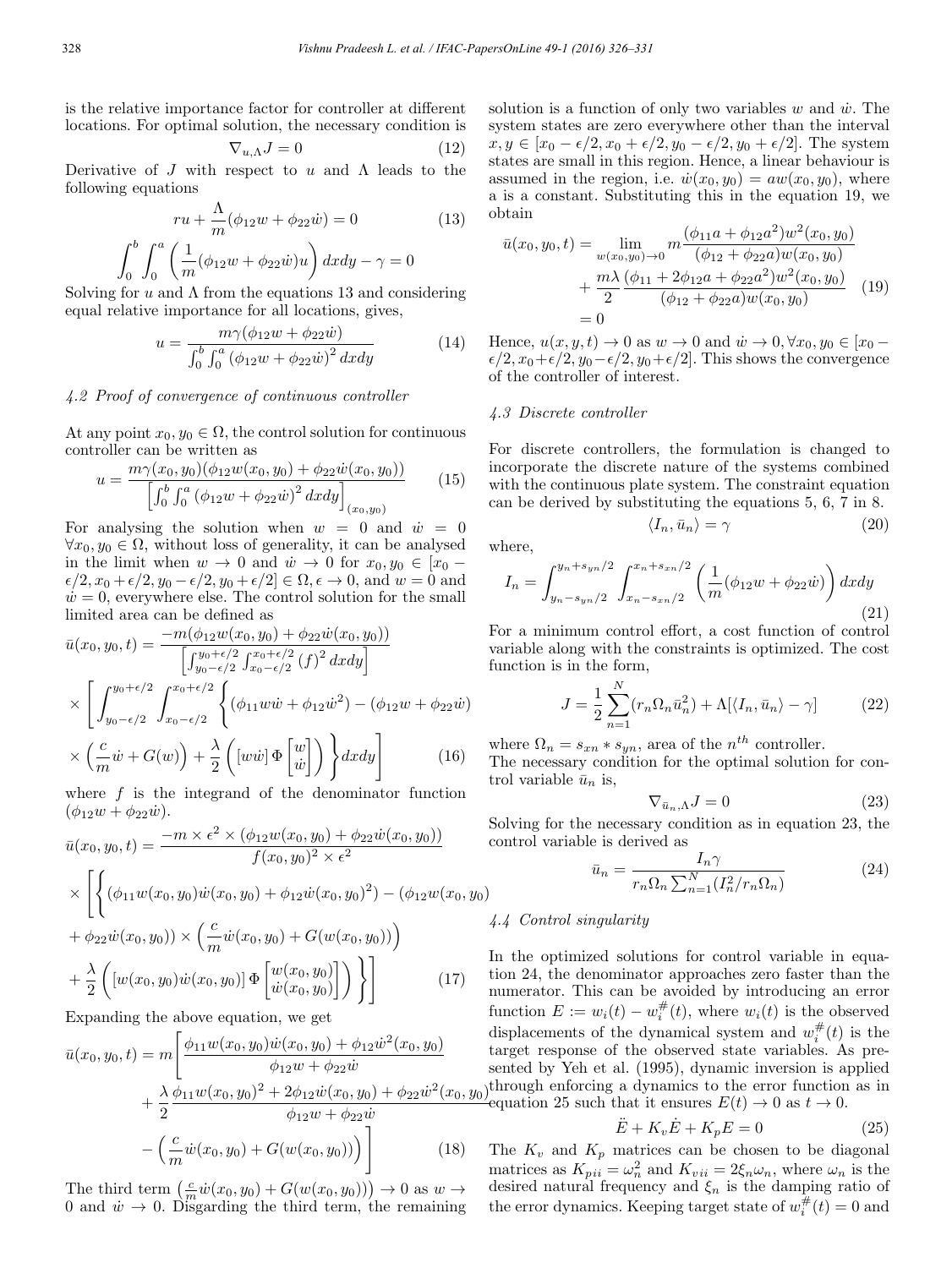$w_i^{\#}(t) = 0$ , the final expression of the control parameter can be obtained as

$$
\bar{u}_n = -\left[ \left( K_p - M^{-1} K \right) \left( K_v - M^{-1} C \right) \right] \begin{bmatrix} w \\ \dot{w} \end{bmatrix} \tag{26}
$$

Combining the equations, 24 and 26 for discrete controllers, it can be written as

$$
\bar{u}_n = \begin{cases}\n\frac{I_n \gamma}{r_n \Omega_n \sum_{n=1}^N (I_n^2 / r_n \Omega_n)} > \delta \\
-\left[ \left( K_p - M^{-1} K \right) \left( K_v - M^{-1} C \right) \right] \begin{bmatrix} w \\ \dot{w} \end{bmatrix}, otherwise\n\end{cases}
$$
\n(27)

where  $\delta$  is a tolerance value provided by the control designer to bye-pass the singularity condition of the controllers.

# 5. NUMERICAL RESULTS

The approach handled here is DTA where the control forces are derived analytically and added to the PDE of plate and then simulated for numerical results using finite element analysis. Plates of parameters given in table 1 is considered for numerical simulation. In continuous controller case, the actuator is considered throughout on the plate surface. For discrete controller, a  $0.2m \times 0.2m$ patch of nodes in the centre of the plate is chosen to apply the control forces. The dimensions of the plate and position of actuator (for discrete case) is given in the figure 1.

Table 1. Table of parameters

| Description           | Parameter             | Valve                         |
|-----------------------|-----------------------|-------------------------------|
| Modulus of Elasticity | F,                    | 200GPa                        |
| Mass per unit area    | m                     | 15.7kg/m                      |
| Dimension of plate    | $a \times b \times h$ | $0.5 \times 0.5 \times 0.002$ |
| Damping coefficient   | c                     | $2\% of critical$             |
| Displacement of plate | $\overline{u}$        | State variable                |



Fig. 1. Dimension of plate and discrete actuator

A linear analysis if done to obtain the frequencies and

vibration modes of the plate. The vibration of the plate is set with an initial deflection profile similar to the first mode of vibration as shown in the figure 2. The vibrations of the plate with and without controllers are simulated using non-linear finite element method. The whole plate is discretized into 100 four-nooded  $C^1$  continuous elements. The displacement field of the elements are approximated



### Fig. 2. First mode of vibration

with  $2 - d$  polynomial interpolation function represented in Einstein notation in 28.

$$
w = \psi_i \Delta_i \tag{28}
$$

where  $\Delta_i$  is the degrees of freedom of the plate element and  $\psi_i$  is the shape function. Thus, the PDE is converted into a set of non-linear second order ODEs.

$$
[M]\ddot{\Delta} + [C]\dot{\Delta} + [K(\Delta)]\Delta = \{U\} \tag{29}
$$

where  $[M], [C] \& [K]$  are the mass, damping and stiffness matrices of the system. The damping matrix is obtained using Rayleigh proportional damping  $C = \alpha K + \beta M$ , where the coefficients  $\alpha$  and  $\beta$  can be obtained from

$$
\begin{vmatrix} \xi_i \\ \xi_j \end{vmatrix} = \frac{1}{2} \begin{bmatrix} \frac{1}{\omega_i} & \omega_i \\ \frac{1}{\omega_j} & \omega_j \end{bmatrix} \begin{bmatrix} \beta \\ \alpha \end{bmatrix}
$$
 (30)

 $\xi_i$  is the damping ratio associated with  $\omega_i$  frequency. The gain value  $\lambda = 50$  is taken and the  $\Phi$  matrix is taken as

$$
\Phi = \begin{bmatrix} 100 & 36.8 \\ 36.8 & 15 \end{bmatrix}
$$

The gain matrices  $K_p$  and  $K_v$ , are chosen to be diagonal matrices.

The displacement and velocity norms of the plate with and without controllers are compared. Figure 3 shows that the control goal is achieved using both continuous and discrete controllers where the displacement is quickly brought to zero. Figure 4 shows the achievement of target velocity by applying control forces. It is evident from the figures 3 and 4, that, in continuous controller,  $w \& \dot{w} \rightarrow 0$  as the integral error  $Z(t) \rightarrow 0$ , but, in discrete controller, though  $Z(t) \rightarrow 0$ , w&w still suffer non-zero values which can be compared with the figure 5. For avoiding such cases, more discrete actuators should be given so that, the target state values can be achieved with guarantee. This is because, the controller approaches to become a continuous one. From the figures, it can be concluded that the optimal dynamic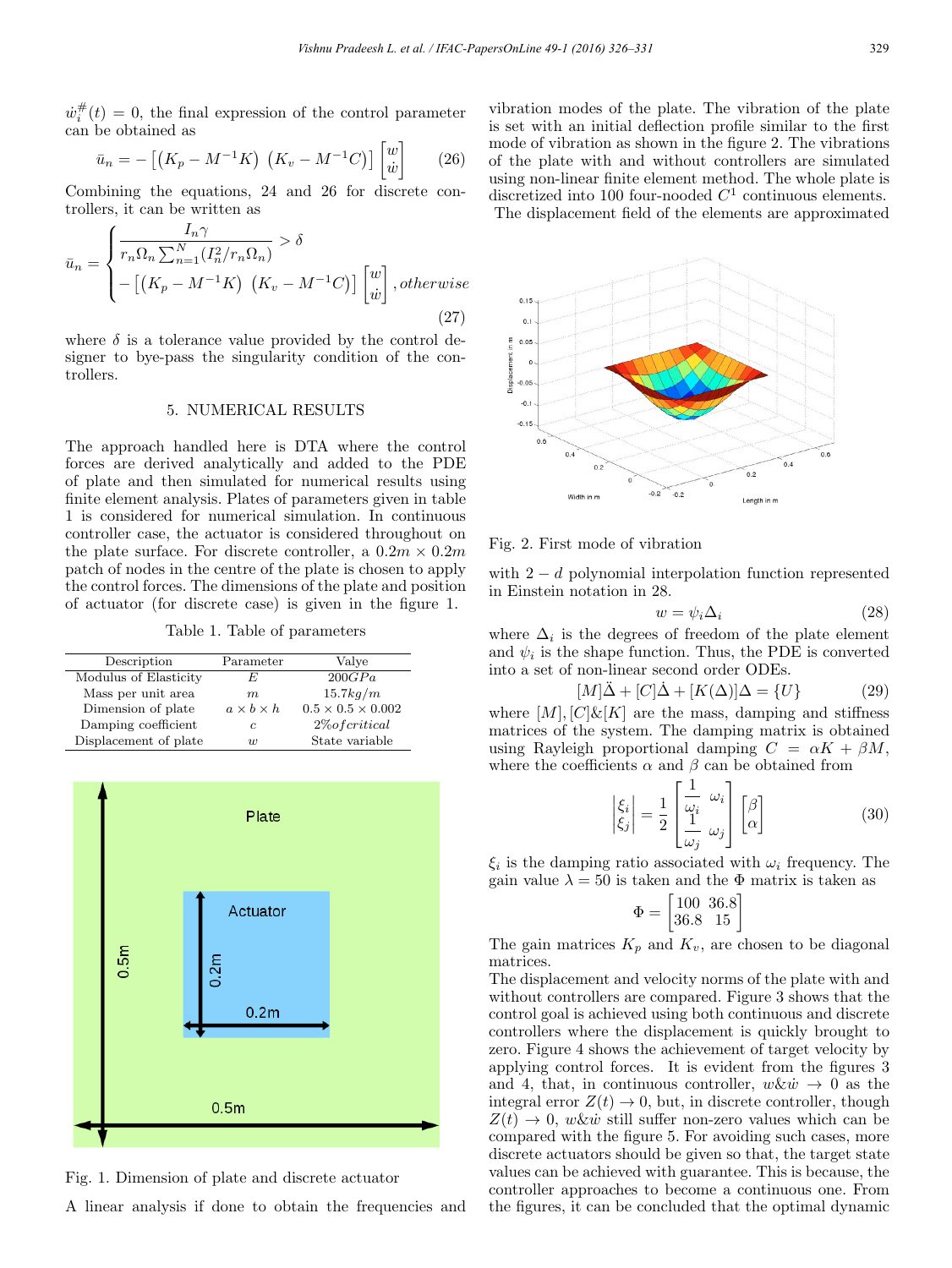

Fig. 3. Comparison of displacement norm.



Fig. 4. Comparison of velocity norm.



Fig. 5. Comparison of integral error values.

inversion technique can effectively control the vibrations of structural components with ensured stability and free from approximation errors.

# 6. CONCLUSION

A set of PDE called Föppl-von Kármán equations, has been used to derive the governing differential equation of the geometrically nonlinear simply supported plate. A constraint law has been induced such that the displacements and the velocities of the plate approaches zero. Using variational optimization, the control forces have been derived in closed form using the system PDE to reduce the approximation errors. Continuous and finite number of discrete actuators have been considered to apply the control forces to the structure. Numerical simulation has been done using finite element approximation for the PDE. The results have shown that as the integral error tends to zero, the displacement and velocity of the plate also tends to zero in continuous controller case whereas the plate suffers from vibration in the discrete controller case. Increasing the number of discrete controllers will reduce such errors since they work together as a continous one. The method followed in this work shows significant use

in the implementation of controllers for controlling distributed parameter systems. Since the control forces are of closed form, the method can be implimented in realtime problems.

# REFERENCES

- Ali, S.F. and Padhi, R. (2009). Active vibration suppression of non-linear beams using optimal dynamic inversion. Proceedings of the Institution of Mechanical Engineers, Part I: Journal of Systems and Control Engineering, 223(5), 657–672.
- Bratland, M., Haugen, B., and Rølvåg, T. (2011). Modal analysis of active flexible multibody systems. Computers & Structures, 89(9), 750–761.
- Bratland, M., Haugen, B., and Rølvåg, T. (2014). Modal analysis of active flexible multibody systems containing pid controllers with non-collocated sensors and actuators. Finite Elements in Analysis and Design, 91, 16–29.
- Burns, J.A., King, B.B., et al. (1994). Optimal sensor location for robust control of distributed parameter systems. In IEEE CONFERENCE ON DECISION AND CONTROL, volume 4, 3967–3967. INSTITUTE OF ELECTRICAL ENGINEERS INC (IEE).
- Ciarlet, P.G. (1980). A justification of the von kármán equations. Archive for Rational Mechanics and Analysis, 73(4), 349–389.
- De Abreu, G., Ribeiro, J., and Steffen Jr, V. (2004). Finite element modeling of a plate with localized piezoelectric sensors and actuators. Journal of the Brazilian Society of Mechanical Sciences and Engineering, 26(2), 117–128.
- Khorshidi, K., Rezaei, E., Ghadimi, A., and Pagoli, M. (2015). Active vibration control of circular plates coupled with piezoelectric layers excited by plane sound wave. Applied Mathematical Modelling, 39(3), 1217– 1228.
- Li, Y., Cheng, L., and Li, P. (2003). Modeling and vibration control of a plate coupled with piezoelectric material. Composite Structures, 62(2), 155–162.
- Lin, C.C. and Huang, H.N. (1999). Vibration control of beam–plates with bonded piezoelectric sensors and actuators. Computers & structures, 73(1), 239-248.
- Padhi, R. and Balakrishnan, S. (2007). Optimal dynamic inversion control design for a class of nonlinear dis-